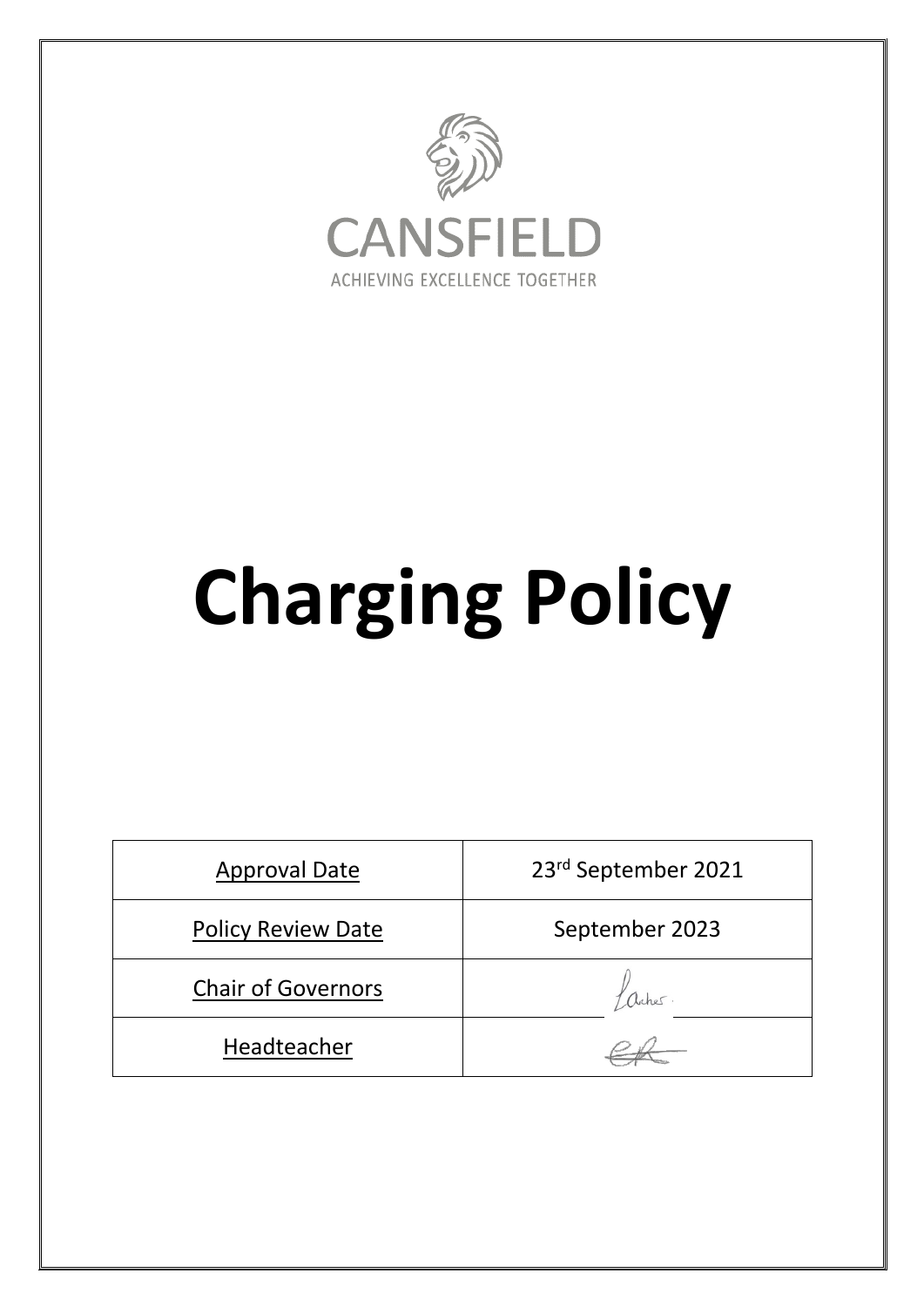# **1. General**

Section 457 of the Education Act 1996 requires that every governing body of a maintained school shall determine and keep under review a policy for charges in connection with school activities and school visits. The policy also reflects the advice issued to governing bodies, school leaders, school staff and local authorities by the DFE 'Charging for School Activities' (May 2018). The policy makes the distinction between those school activities and school visits undertaken at Cansfield High School ('the school') for which the governing body is prohibited from charging and those school activities and school visits for which it is permitted to charge.

# **2. Prohibition of Charges**

The school is prohibited from charging in respect of the following:

# **2.1 Admission**

No charge shall be made in respect of admission to the school (paragraph 9 [n] of the Schools Admissions Code 2012). The only circumstances where this does not apply is when admission is for the purpose of:

- Part-time education suitable to the requirements of persons of any age over compulsory school age;
- Full-time education suitable to the requirements of persons who have attained the age of 19; or
- Training for members of the school workforce.

# **2.2 Provision of Education**

All education provided during school hours is free to a student who is a registered student at the school. There are some exceptions which are:

#### **2.2.1 Music Tuition**

- Charges may be made for vocal or instrumental tuition provided either individually, or to a group of two or more students, provided that the tuition is provided at the request of the student's parent.
- The school cannot charge if the teaching is part of the national curriculum; where the tuition is part of the syllabus for a public examination for which the student is being prepared for by the school or is provided under the first access to the Key Stage 2 Instrumental and Vocal Tuition Programme.
- If the student is looked after by the Local Authority (within the meaning of Section 22(1) of the Children Act 1989) no charge may be made.

#### **2.2.2 Education provided outside of school hours**

No charge shall be made if it is part of the national curriculum, part of the syllabus for a prescribed public examination that the student is being prepared for at the school or part of religious education.

# **2.3 Education provided partly during and partly outside school hours**

- Where an activity takes place partly during and partly outside school hours a charge can only be made for the activity outside school hours if it is not part of the national curriculum, not part of the syllabus for a prescribed public examination that a student is being prepared for at the school and not part of religious education.
- The basis for determining whether the activity is deemed to take place either inside or outside school hours is if 50% or more of the time together with any connected school travelling time falls during school hours, so much of the education provided during that period as is provided outside school hours shall be treated as provided during school hours. In any other case so much of the education provided during that period as is provided during school hours shall be treated as provided outside school hours. School hours do not include the break in the middle of the day. 'Connected school travelling time' means time spent during school hours by the students taking part in the activity concerned in getting to or from the place where the activity takes place.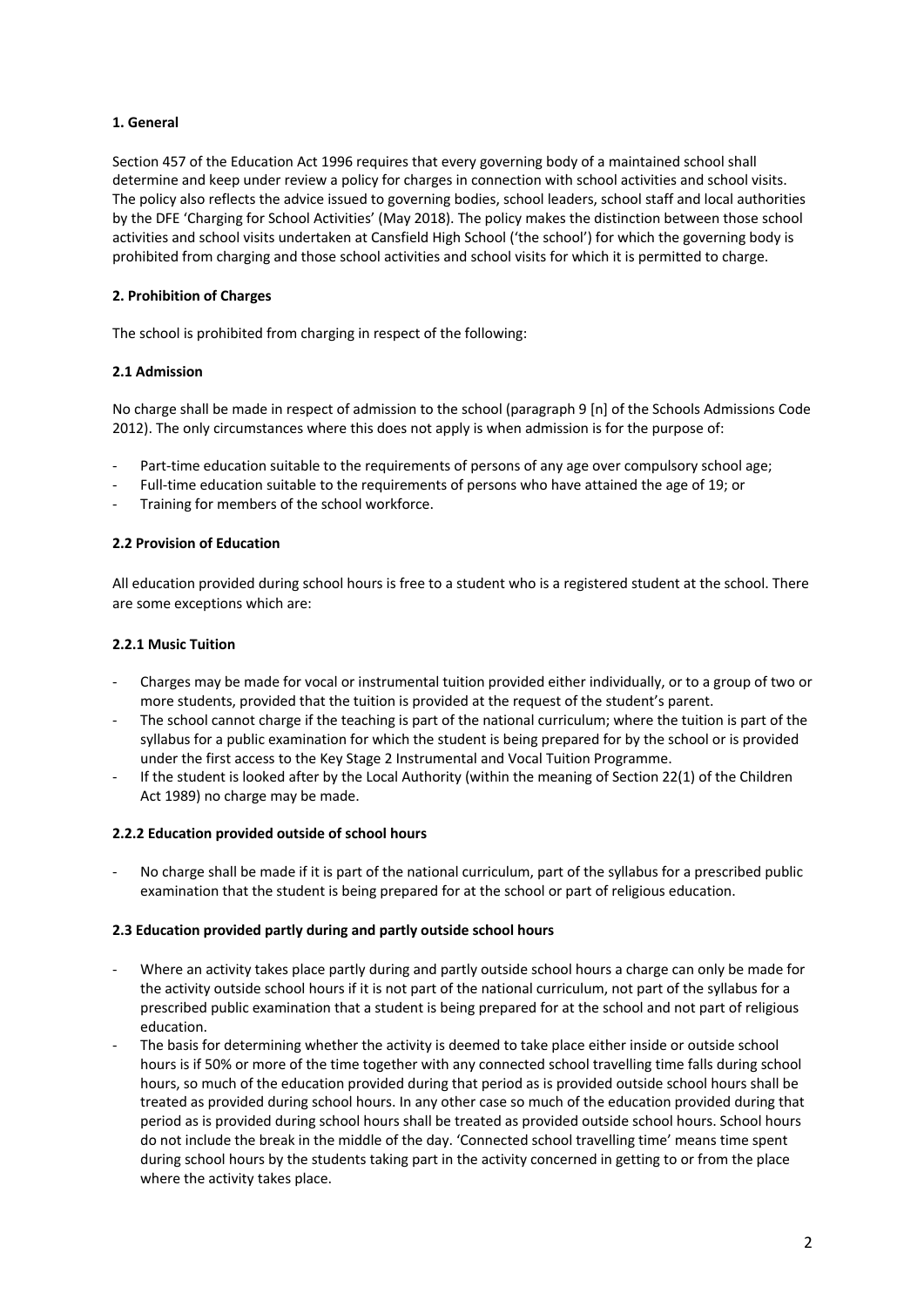- Where any education is provided on a residential trip if the number of school sessions taken up by the trip is equal to or greater than 50% of the number of half days spent on the trip. (Half day means any period of 12 hours ending with noon or midnight on any day). It is deemed to have taken place during school hours (even if some activities take place late in the evening).

# **2.4 Examinations**

Charges cannot be made in respect of an entry of a registered student at the school for a prescribed public examination in any syllabus for that examination for which the student has been prepared at the school. There are however some exceptions to the rule and these include: wasted fees where the governing body of the school have paid or are liable to pay a fee in respect of the entry of the student at the school for a public examination in any syllabus for that examination and the student fails without good reason to meet any examination requirement for that syllabus the school may recover the amount of the fee from the student's parent.

#### **2.5 Incidental Charges**

A parent of a student registered at a school may not be charged for or asked to supply any materials, books, instruments or other equipment for, use in connection with, the statutory education provided in school, or a syllabus for a prescribed examination for which the student has been prepared at the school.

Incidental charges may be made for the supply of any materials used in the production of an article, in the course of the education of the student, where the parent has indicated in advance of the payment that they wish the article to be owned by the student/parent.

Charges will not be made for transport provided for a registered student where the transfer is either incidental to the statutory education provided for the student at the school or is required to allow a student to meet any examination requirements for any syllabus for a prescribed public examination for which the student has been prepared at the school.

For these purposes, transport is incidental to statutory education provision if it is provided for the purpose of carrying such students to or from any part of the school premises in which education is provided or, to and from any place outside the school premises where such provision is made.

# **3. Permitted Charges**

Charges may be made for some activities that are known as "optional extras". Optional extras are:

- Education provided outside of school time that is not:
	- o Part of the national curriculum
		- $\circ$  Part of a syllabus for a prescribed public examination that the student is being prepared for at the school
		- o Part of religious education.
- Examination entry fee(s) if the registered student has not been prepared for the examination(s) at the school;
- Additional transportation costs, which are not incidental to the education provided to registered student;
- Board and lodging for a student on a residential visit;
- Music and Vocal Tuition in limited circumstances:
- The provision of facilities that can be used by the local community such as out of hours/holiday childcare, summer school and sports club.

Any charge that is raised will be payable by the parents of the student concerned and will not exceed the actual cost of providing the optional extra.